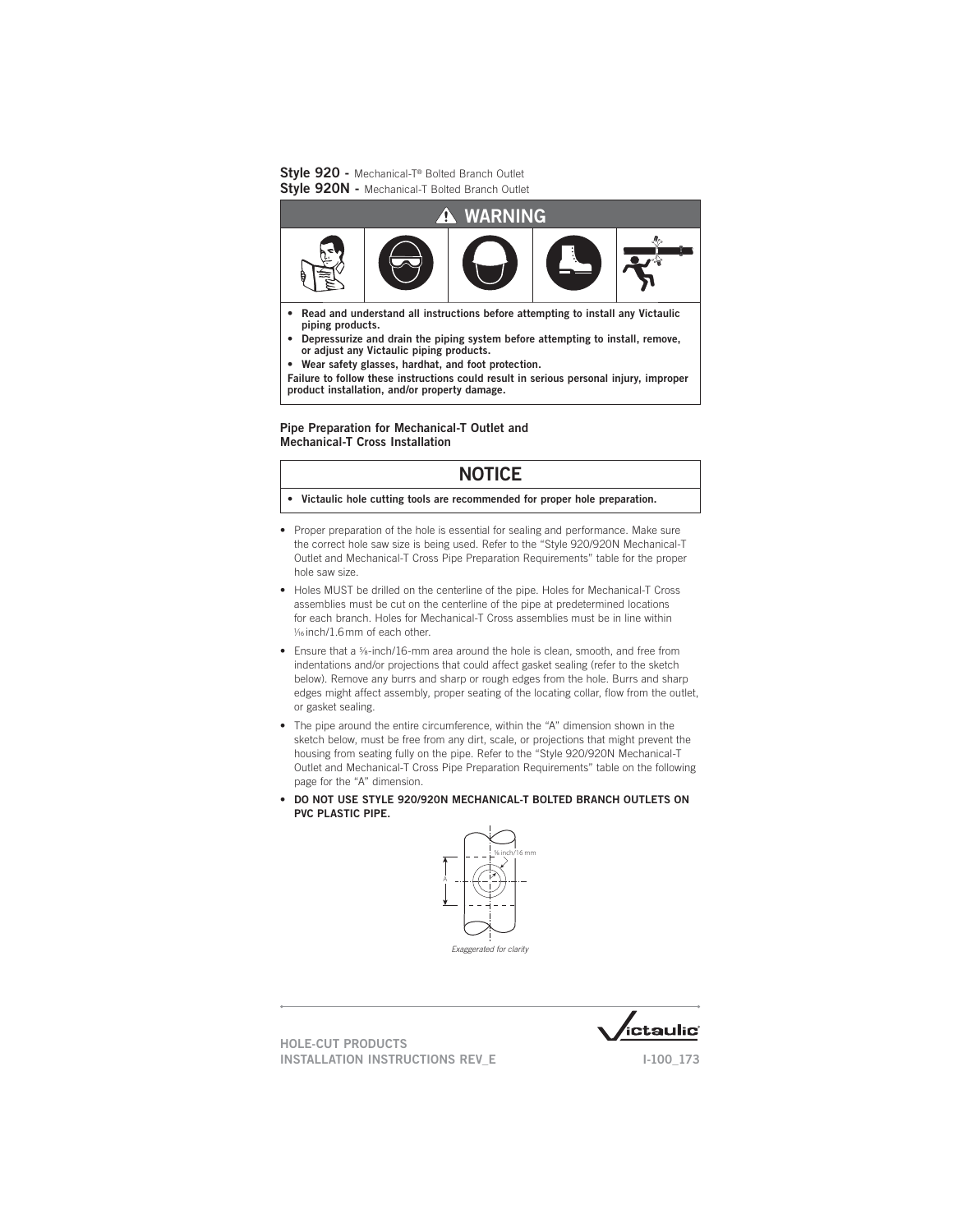# **NOTICE**

• For proper installation, some new sizes of Style 920N products require a different hole size than the Style 920 or Style 921 it replaces. Make sure the proper size hole is prepared for the size and style being installed (refer to the table below for requirements).

| <b>Size</b>                                                        | <b>Hole Dimensions</b><br>inches/mm                     | <b>Surface</b><br>Preparation<br>"A" Dimension        |                |
|--------------------------------------------------------------------|---------------------------------------------------------|-------------------------------------------------------|----------------|
| <b>Nominal</b><br><b>Outlet Size</b><br>inches<br><b>Actual mm</b> | <b>Minimum Hole</b><br>Diameter/Hole<br><b>Saw Size</b> | <b>Maximum</b><br><b>Allowable</b><br><b>Diameter</b> | inches<br>mm   |
| All 1/ <sub>2</sub> -inch/                                         | $1\frac{1}{2}$                                          | 15/8                                                  | $3\frac{1}{2}$ |
| 21.3 Outlets                                                       | 38                                                      | 41                                                    | 89             |
| All 3/4-inch/                                                      | $1\frac{1}{2}$                                          | 1 <sup>5</sup> /s                                     | $3\frac{1}{2}$ |
| 26.9 Outlets                                                       | 38                                                      | 41                                                    | 89             |
| All 1-inch/                                                        | $1\frac{1}{2}$                                          | 15/8                                                  | $3\frac{1}{2}$ |
| 33.7 Outlets                                                       | 38                                                      | 41                                                    | 89             |
| All 1 1/4-inch/                                                    | 13/4                                                    | $1\frac{7}{8}$                                        | $\overline{4}$ |
| 42.4 Outlets                                                       | 44                                                      | 48                                                    | 102            |
| All 11/ <sub>2</sub> -inch/                                        | $2+$                                                    | $7\frac{1}{8}$                                        | $\overline{4}$ |
| 48.3 Outlets                                                       | 51                                                      | 54                                                    | 102            |
| All 2-inch/                                                        | $2\frac{1}{2}$                                          | $2^{5/8}$                                             | $4\frac{1}{2}$ |
| 60.3 Outlets                                                       | 64                                                      | 67                                                    | 114            |
| All 21/ <sub>2</sub> -inch/                                        | 73/4                                                    | $7\frac{7}{8}$                                        | 5              |
| 73.0 Outlets                                                       | 70                                                      | 73                                                    | 127            |
| All 76.1-mm                                                        | 73/4                                                    | $7\frac{7}{8}$                                        | 51/2           |
| Outlets                                                            | 70                                                      | 73                                                    | 140            |
| All 3-inch/                                                        | $3\frac{1}{2}$                                          | 35/8                                                  | $5\frac{1}{2}$ |
| 88.9 Outlets                                                       | 89                                                      | 92                                                    | 140            |
| All 4-inch/                                                        | $4\frac{1}{2}$                                          | $4\frac{5}{8}$                                        | $6\frac{1}{2}$ |
| 114.3 Outlets                                                      | 114                                                     | 118                                                   | 165            |
| All 108.0-mm                                                       | $4\frac{1}{2}$                                          | 45/8                                                  | 61/2           |
| Outlets                                                            | 114                                                     | 118                                                   | 165            |

#### Style 920/920N Mechanical-T Outlet and Mechanical-T Cross Pipe Preparation Requirements



Exaggerated for clarity

† 2 x 1 ½-inch/60.3 x 48.3-mm Style 920N products require a 1 ¾-inch/44-mm hole.

‡ 8 x 2-inch/219.1 x 60.3-mm Style 920 products require a 2 ¾-inch/70-mm size hole.

NOTE: Style 920 and Style 920N housings CANNOT be mated to each other to achieve cross connections.

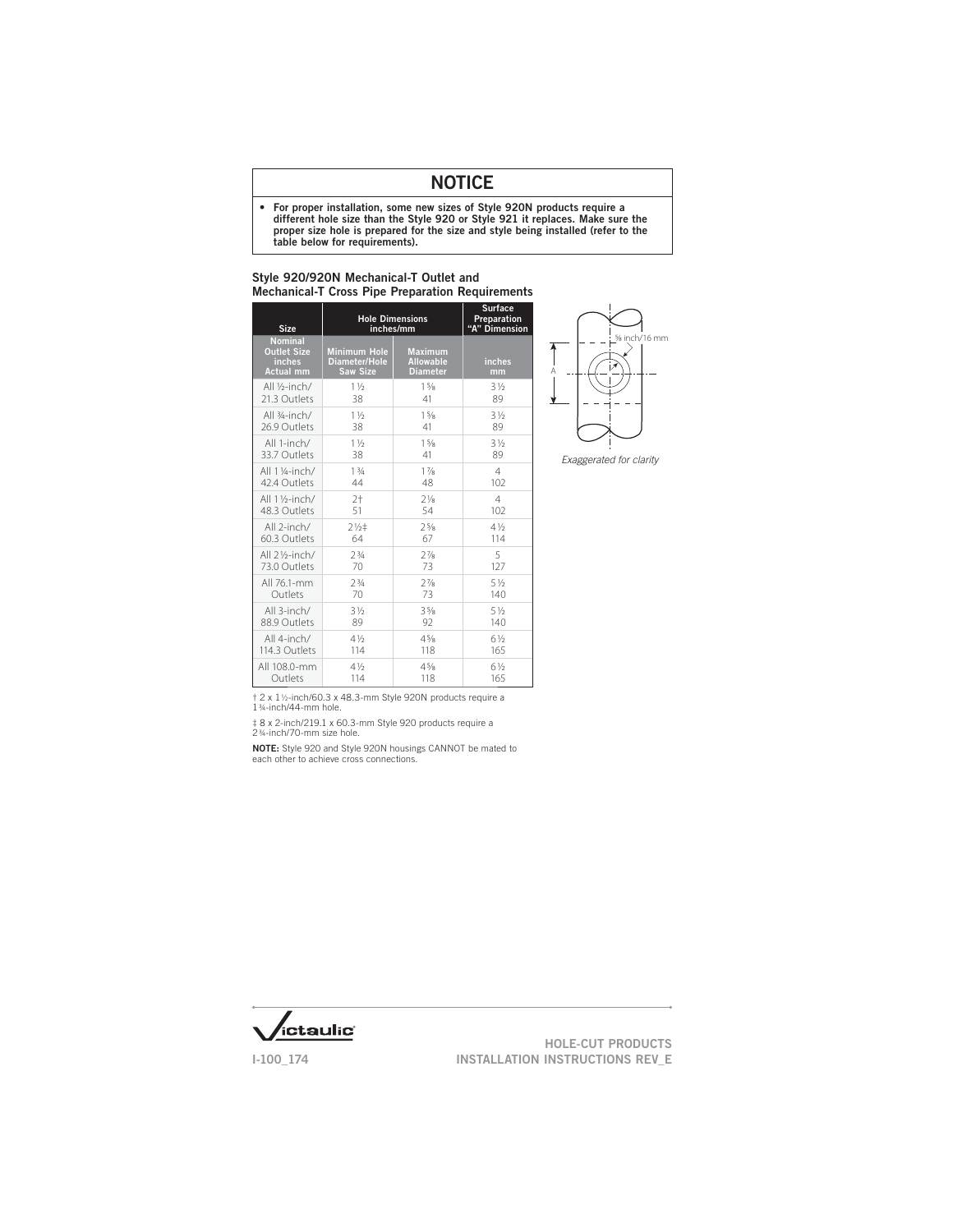### **Mechanical-T Installation**



#### 1. ASSEMBLE HOUSINGS: Insert a bolt into the two housings. Thread a nut loosely onto the end of the bolt.

#### Style 920 Gasket



#### Style 920N Gasket



## 2. CHECK GASKET AND

**LUBRICATE:** Inspect the sealing surface of the gasket to make sure no debris is present. For Style 920N Mechanical-T Outlets, it is not necessary to remove the gasket from the housing. **GASKETS** FOR THE STYLE 920 ARE NOT INTERCHANGEABLE WITH GASKETS FOR THE STYLE 920N. THE CORRECT **GASKET IS SHIPPED WITH THE** APPROPRIATE PRODUCT.

#### Style 920 Gaskets have a narrower gasket sealing area and two pronounced alignment tabs for proper positioning inside the housing. Style 920N gaskets have a wider gasket sealing area. Refer to the above photos for differences between the gaskets.

2a. For Metal Pipe: Lubricate the exposed sealing surface of the gasket in accordance with the "Lubricant Compatibility for Gaskets" table below.

2b. For HDPE Pipe: Lubricate the exposed sealing surface of the gasket in accordance with the "Lubricant Compatibility for Gaskets" table below. **DO NOT** use Victaulic lubricant on HDPE pipe. Always consult with the pipe manufacturer for lubricant compatibility requirements.





3. **INSTALL HOUSINGS: Rotate** the lower housing so that it is positioned approximately 90° to the upper (outlet) housing, as shown above. Place the upper (outlet) housing onto the face of the pipe in line with the outlet hole cut into the pipe. Rotate the lower housing around the pipe.

#### Lubricant Compatibility for Gaskets

| Lubricant                                                                                       | Grade "T"<br><b>Nitrile Gaskets</b> | Compatibility with Compatibility with<br>Grade "E"<br><b>EPDM Gaskets</b> |
|-------------------------------------------------------------------------------------------------|-------------------------------------|---------------------------------------------------------------------------|
| Victaulic Lubricant, Soap-Based Solutions, Glycerin,<br>Silicone Oil, or Silicone Release Agent | Good                                | Good                                                                      |
| Corn Oil, Soybean Oil, Hydrocarbon-Based Oils, or<br>Petroleum-Based Greases                    | Good                                | Not Recommended                                                           |

Due to variations in HDPE pipe, always consult with the pipe manufacturer for lubricant compatibility requirements. **DO NOT USE VICTAULIC LUBRICANT ON HDPE PIPE.**



 $1-100$  175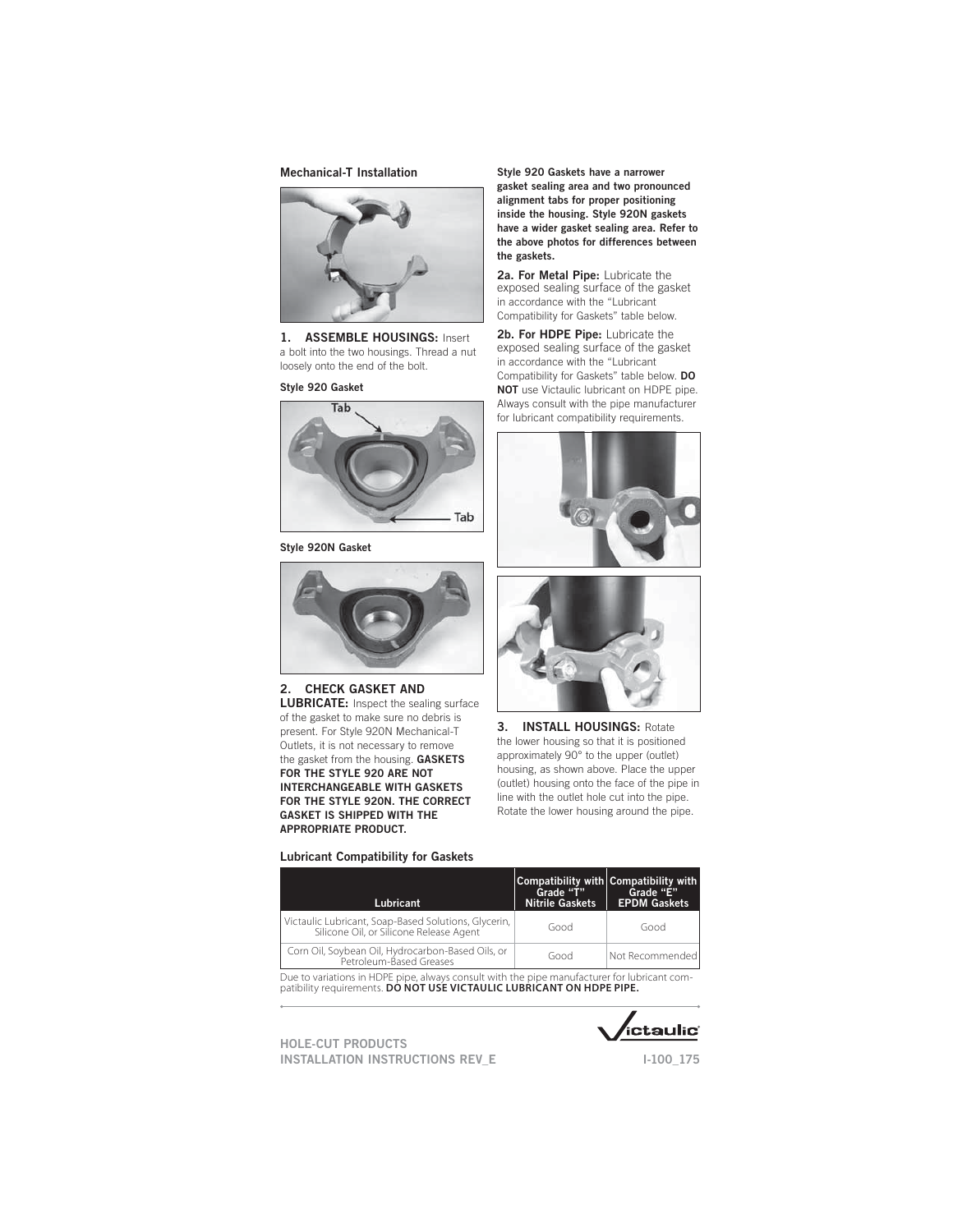

**3a.** Make sure the locating collar engages the outlet hole properly. Check this engagement by rocking the upper (outlet) housing in the hole.



4. INSTALL REMAINING BOLT/ **NUT:** Insert the remaining bolt. Thread a nut onto the bolt finger-tight. NOTE: Make sure the oval neck of each bolt seats properly in the bolt hole.



5. TIGHTEN NUTS: Make sure the locating collar is still positioned properly in the outlet hole. Tighten the nuts evenly by alternating sides until the upper (outlet) housing contacts the pipe completely.

5a. For Metal Pipe: The nuts must be torqued to 50ft-lbs/68 N•m with even gaps between the bolt pads. **DO NOT** exceed 70ft-lbs/95N.m of torque on the nuts.

5b. For HDPE Pipe: The nuts must be torqued to 50ft-lbs/68N.m. NOTE: On HDPE pipe, it is normal for bolt pads to contact when the nuts are tightened to 50ft-lbs/68N.m. DO NOT exceed 70ft-Ibs/95 N.m of torque on the nuts.

# **NOTICE**

- For grooved outlets, refer to the **applicable coupling installation instructions.**
- For threaded outlets, complete the **assembly using standard threading practices.**

# **A WARNING**

- Nuts must be torqued to 50ft-lbs/ 68N•m.
- DO NOT exceed 70 ft-lbs/95 Nom of **torque on the nuts. Increased bolt**  torque will not improve sealing and may cause product failure.

**Failure to torque nuts properly could**  cause product failure, resulting in **serious personal injury and/or property damage.**

### **Branch Connections**



Exaggerated for clarity

If a branch connection is made to the upper housing before the Mechanical-T is installed on the pipe, make sure the branch connection is 90° to the pipe run before completing the tightening sequence of the Mechanical-T assembly.

- When the Mechanical-T is used as a transition piece between two runs, it must be assembled onto the runs before the branch connection is made.
- Victaulic female threaded products are designed to accommodate standard ANSI male pipe threads only. Use of male threaded products with special features, such as probes, dry pendent sprinkler heads, etc., should be verified as suitable for use with this Victaulic product. Failure to verify suitability in advance may result in assembly problems or leakage.



 $1-100$  176